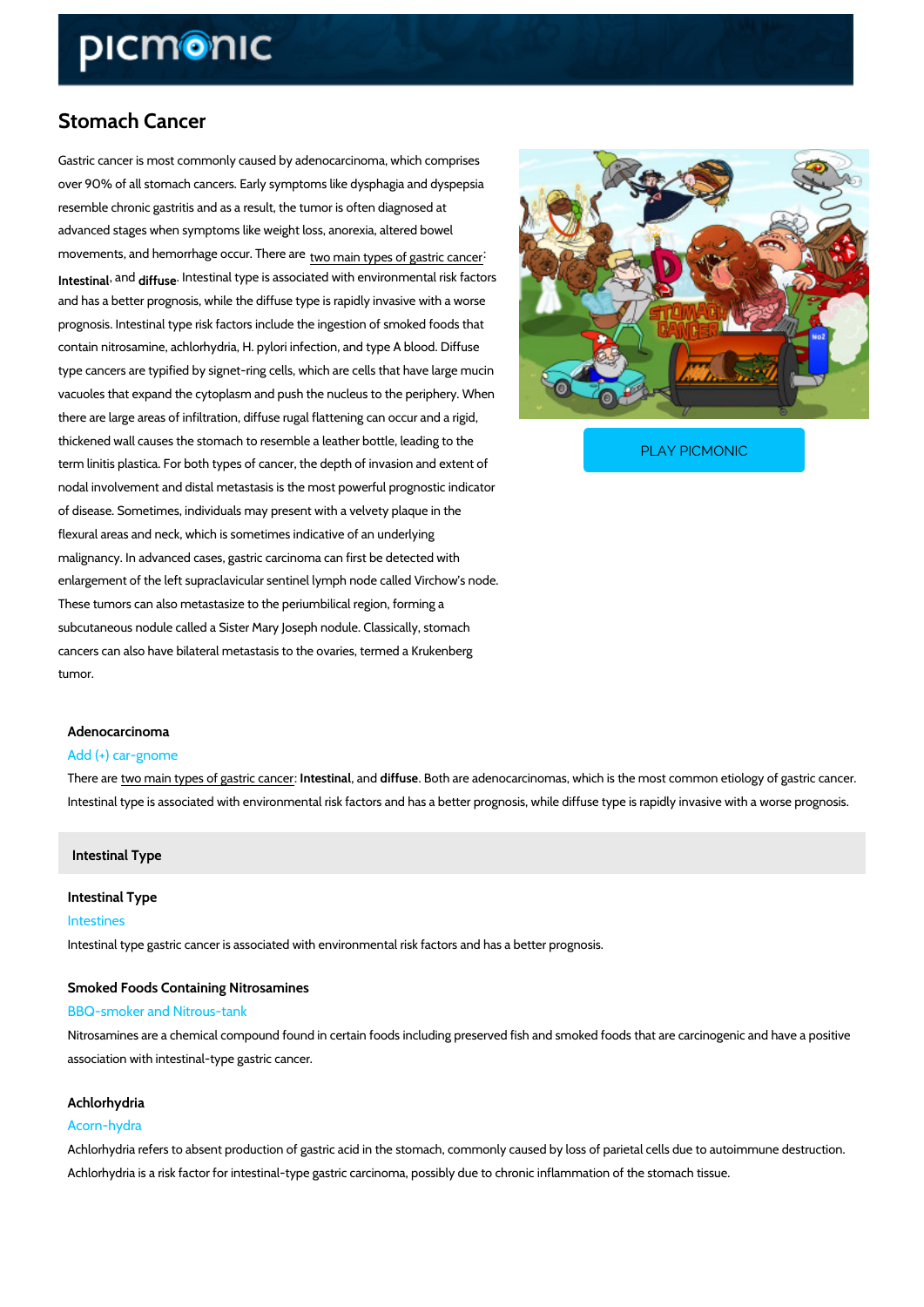# Type A Blood A-apple Blood Cell

Individuals with type A blood have been shown to be at higher risk of stomach cancer although

Helicobacter pylori Helicopter-bacteria

Helicobacter pylori is a gram-negative bacteria that burrows below the stomach's mucus layer stomach to ammonia. The ammonia helps neutralize gastric acid and create an alkaline enviro Chronic H. pylori infection can have complications of gastric adenocarcinoma and MALT lymph and less so for diffuse type.

## Diffuse Type

# Diffuse Type D-fuse

Diffuse type is the second main type of stomach cancer. Diffuse type is more invasive and ma

## Signet Ring Cells

#### Signet Ring

Diffuse type cancer is characterized by an infiltrative growth pattern. Signet ring cells are cla vacuoles that expand the cytoplasm and push the nucleus to the periphery.

#### Linitis Plastica (Leather Bottle Stomach)

#### Plastic-bottles in Leather-bag

Diffuse type gastric cancer can pathologically present with linitis plastica. This describes lar rigid, thickened wall of the stomach. The stomach then resembles a leather bottle, leading to

Assessment

# Acanthosis Nigricans

# A-candle-lit Nigerian-king

Acanthosis nigricans is a skin disorder characterized by hyperpigmented, velvety plaques in f insulin resistance, obesity, and can also present as a paraneoplastic syndrome associated wit

## Left Supraclavicular Lymph Node

Lymph-limes in Left Supraclavicular Region In advanced cases, gastric carcinoma can first be detected with enlargement of the left supra

Virchow's Node V-Chow-Chows In advanced cases, gastric carcinoma can first be detected with enlargement of the left supra

# Subcutaneous Periumbilical Mets Pear-umbrella with Belly-button These tumors can also metastasize to the periumbilical region, forming a subcutaneous nodule

Sister Mary Joseph's Nodule Mary-Poppins These tumors can metastasize to the periumbilical region, forming a subcutaneous nodule call

# Sign up for **FREE** at com